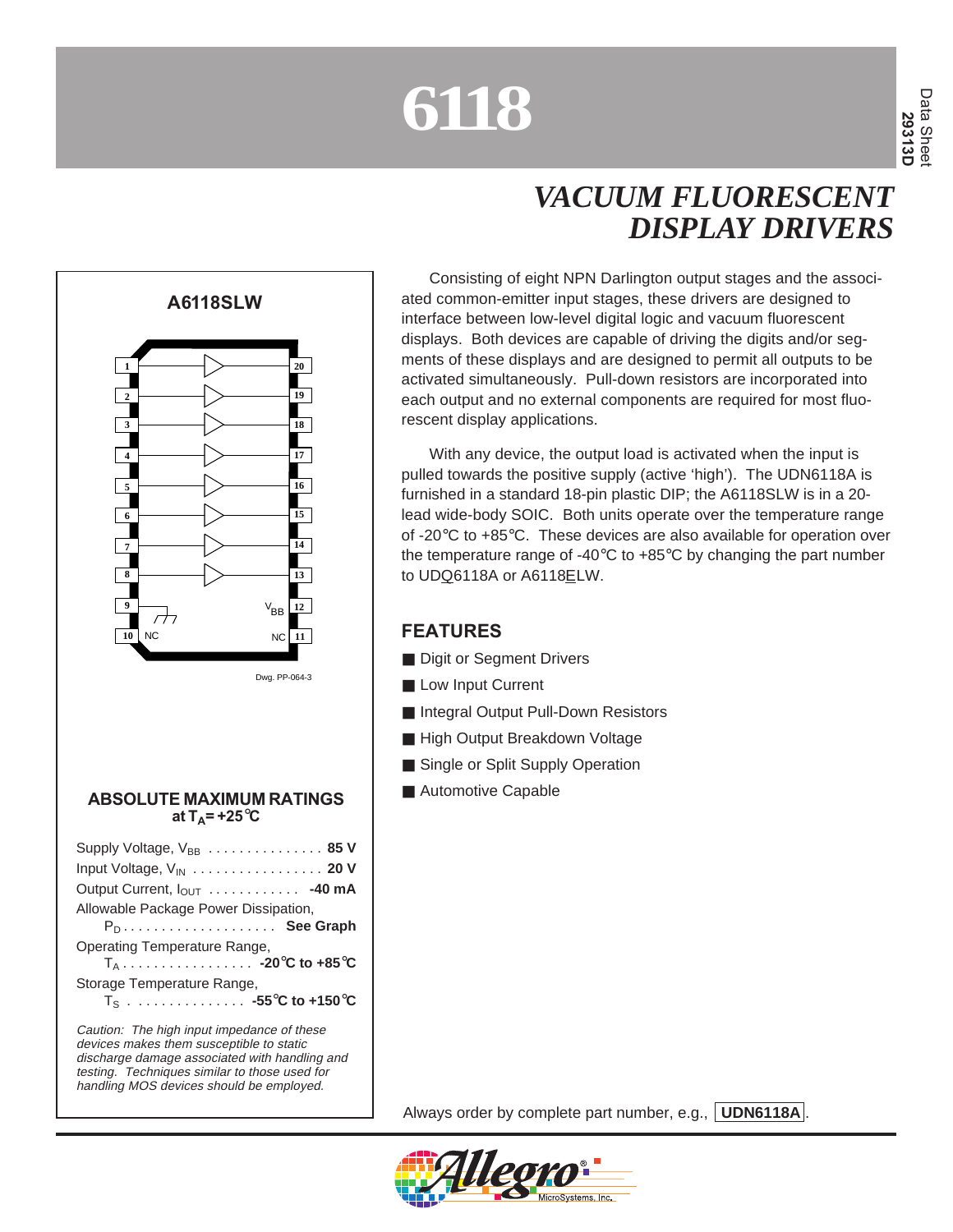

**UDN6118A**

Dwg. PP-065

**PARTIAL SCHEMATIC ONE DRIVER (ALL TYPES)**



Dwg. No. A-10,592C

| R.            | R            |  |  |  |
|---------------|--------------|--|--|--|
| 10 k $\Omega$ | $30 k\Omega$ |  |  |  |





115 Northeast Cutoff, Box 15036 Worcester, Massachusetts 01615-0036 (508) 853-5000 Copyright © 1977, 1996 Allegro MicroSystems, Inc.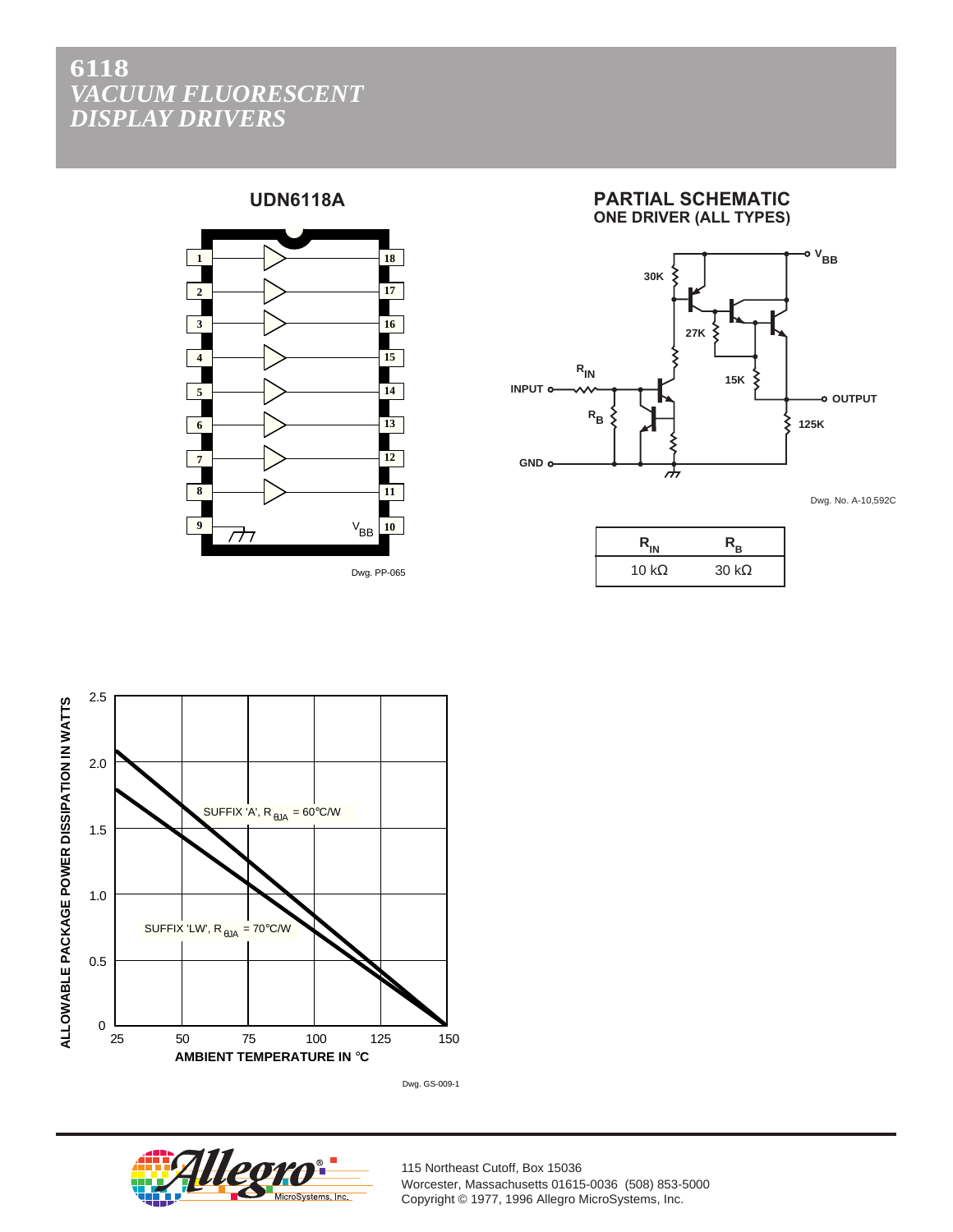|                          |                  |                                      | <b>Limits</b> |      |      |              |
|--------------------------|------------------|--------------------------------------|---------------|------|------|--------------|
| <b>Characteristic</b>    | Symbol           | <b>Test Conditions</b>               |               | Typ. | Max. | <b>Units</b> |
| Output Leakage Current   | $I_{\text{OUT}}$ | $V_{IN} = 0.4 V$                     |               |      | 15   | μA           |
| Output OFF Voltage       | $V_{OUT}$        | $V_{IN} = 0.4 V$                     |               |      | 1.0  | V            |
| Output Pull-Down Current | $I_{OUT}$        | Input Open, $V_{OUT} = V_{BB}$       | 450           | 650  | 1100 | μA           |
| Output ON Voltage        | $V_{OUT}$        | $V_{IN}$ = 2.4 V, $I_{OUT}$ = -25 mA | 77            | 78   |      | V            |
| Input ON Current         | $I_{IN}$         | $V_{IN}$ = 2.4 V                     |               | 120  | 225  | μA           |
|                          |                  | $V_{IN} = 5.0 V$                     |               | 375  | 650  | μA           |
| <b>Supply Current</b>    | $I_{BB}$         | All Inputs Open                      |               | 10   | 100  | μA           |
|                          |                  | All Inputs = $2.4$ V                 |               | 6.0  | 9.0  | mA           |

### **ELECTRICAL CHARACTERISTICS (over operating temperature range) at V<sub>BB</sub> = 80 V.**

#### **RECOMMENDED OPERATING CONDITIONS**

|                       |               |                        | Limits |      |       |              |
|-----------------------|---------------|------------------------|--------|------|-------|--------------|
| <b>Characteristic</b> | <b>Symbol</b> | <b>Test Conditions</b> | Min.   | Typ. | Max.  | <b>Units</b> |
| <b>Supply Voltage</b> | $V_{BB}$      |                        | 5.0    |      | 70    |              |
| Input ON Voltage      | ' IN          |                        | 2.4    |      | 15    |              |
| Output ON Current     | 'OUT          |                        |        |      | $-25$ | mA           |

NOTE: Positive (negative) current is defined as going into (coming out of) the specified device terminal.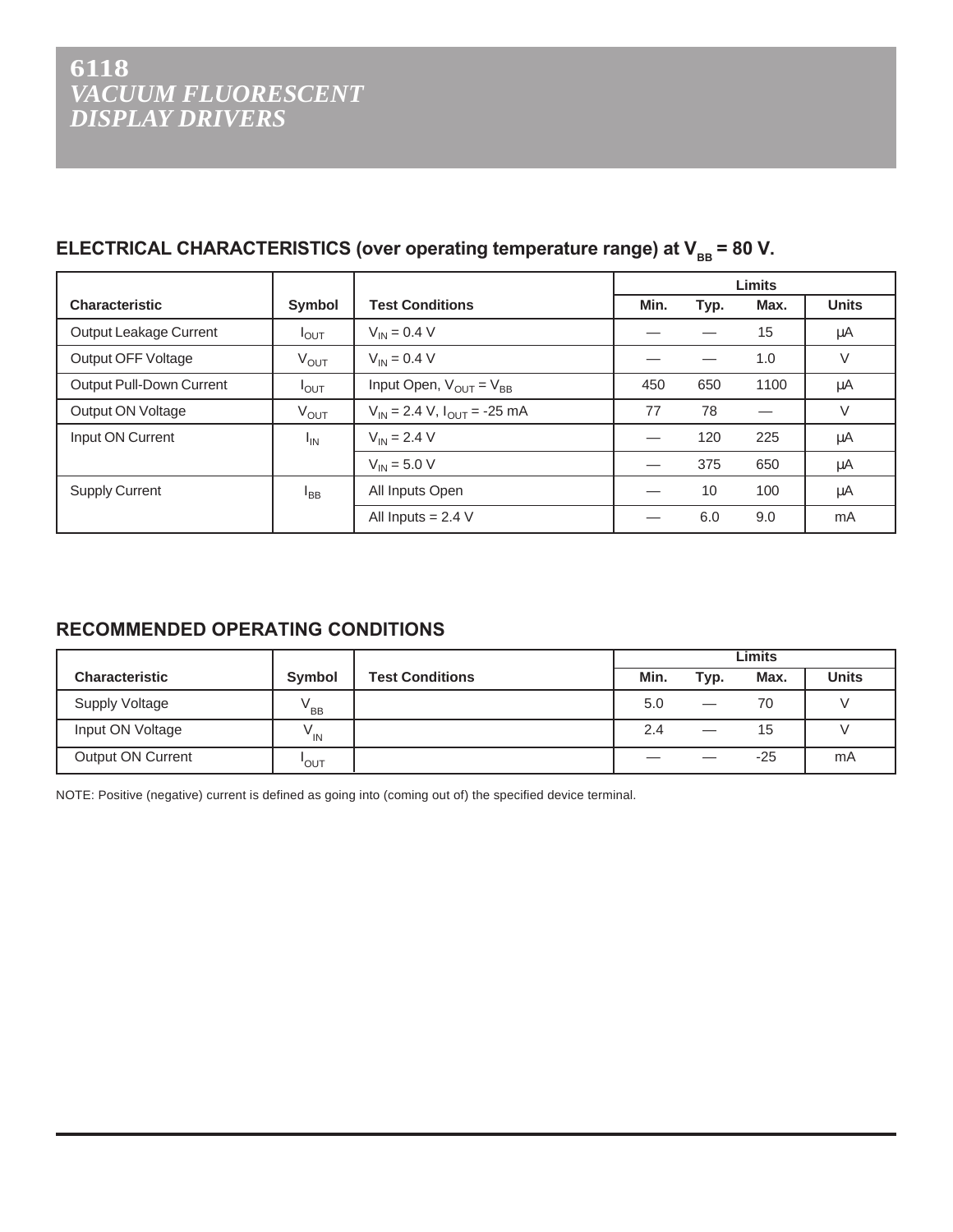

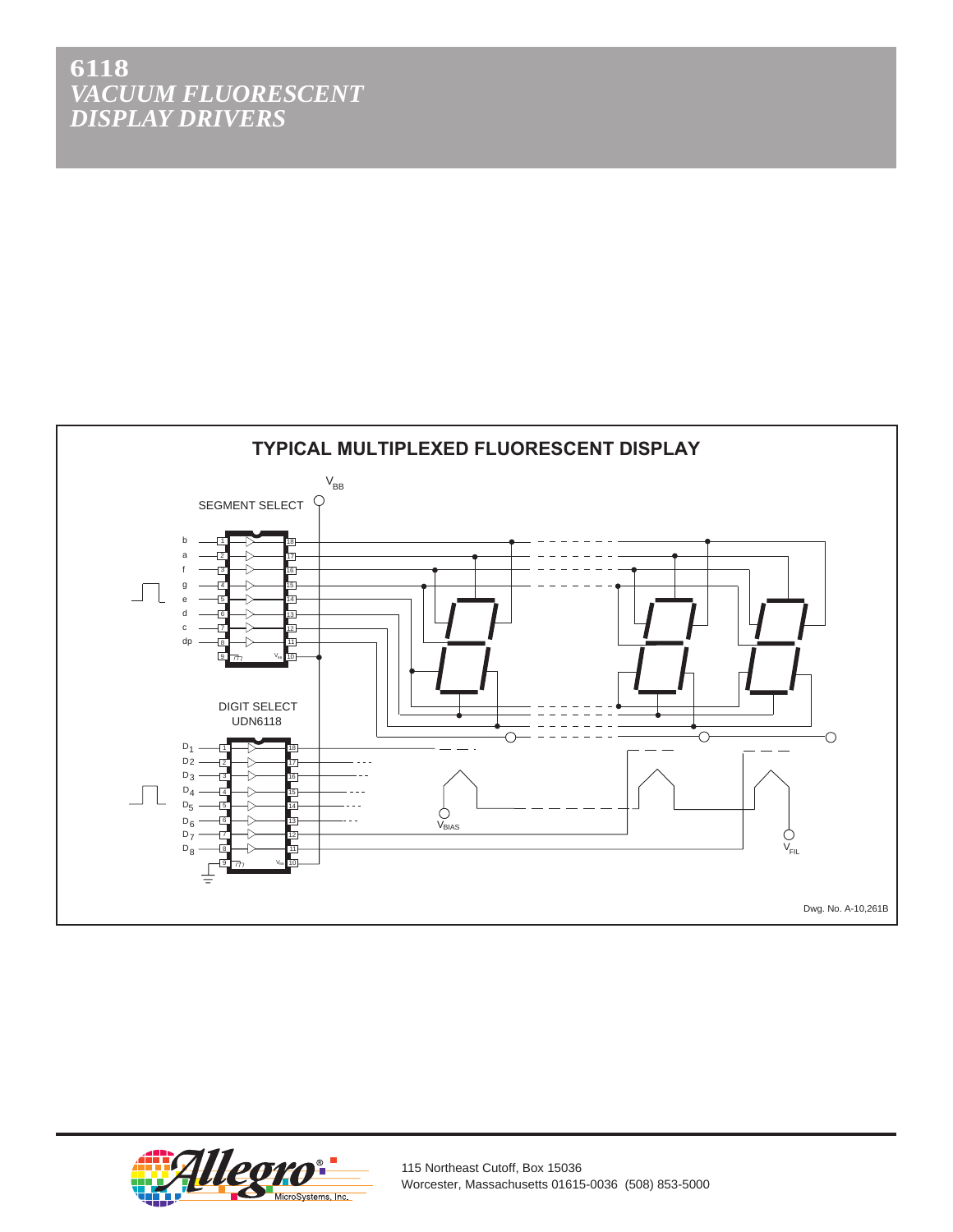#### **UDN6118A**



Dimensions in Inches

Dimensions in Millimeters (for reference only)



- NOTES: 1. Exact body and lead configuration at vendor's option within limits shown.
	- 2. Lead spacing tolerance is non-cumulative.
		- 3. Lead thickness is measured at seating plane or below.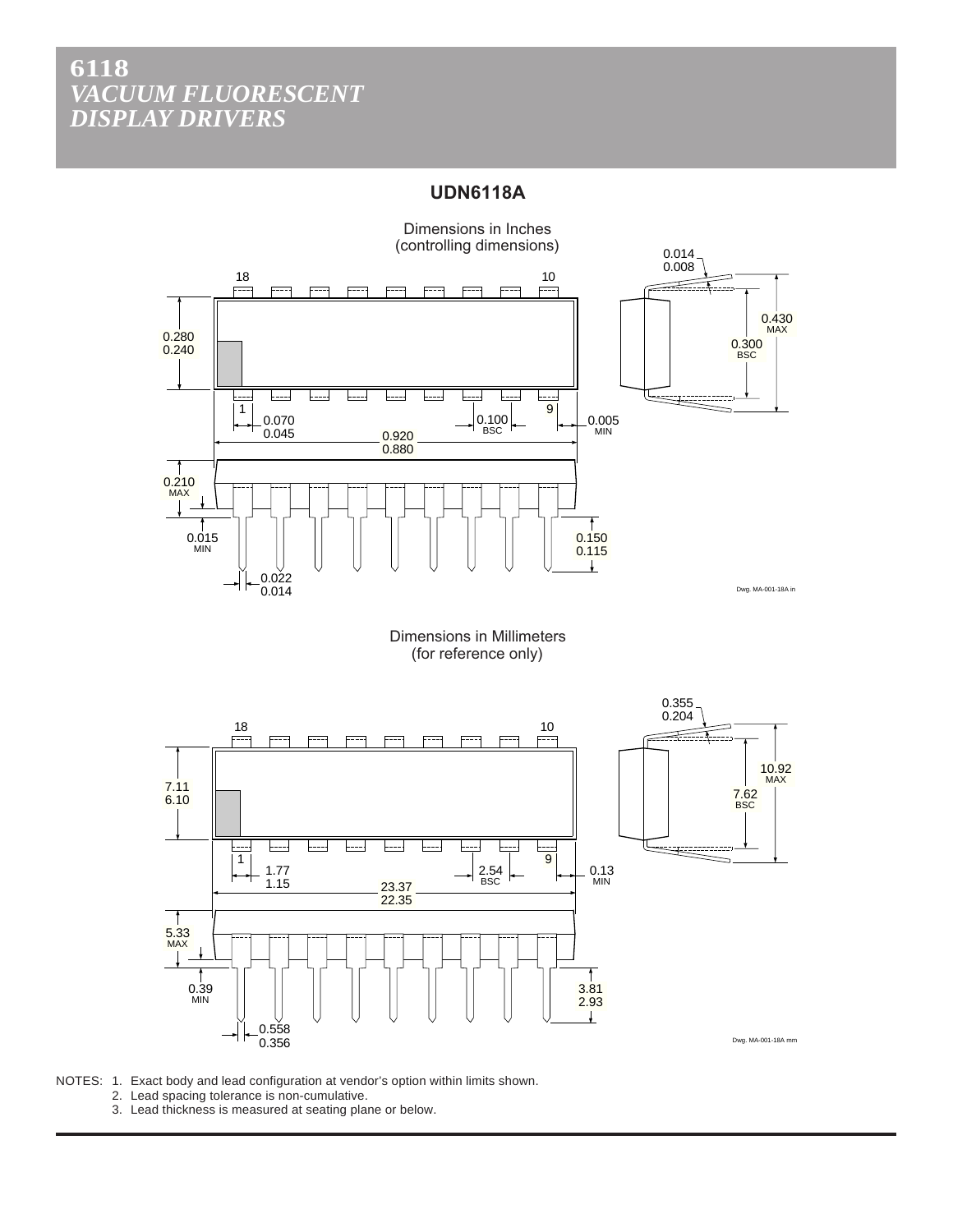#### **A6118SLW**



NOTES: 1. Exact body and lead configuration at vendor's option within limits shown.

2. Lead spacing tolerance is non-cumulative.



115 Northeast Cutoff, Box 15036 Worcester, Massachusetts 01615-0036 (508) 853-5000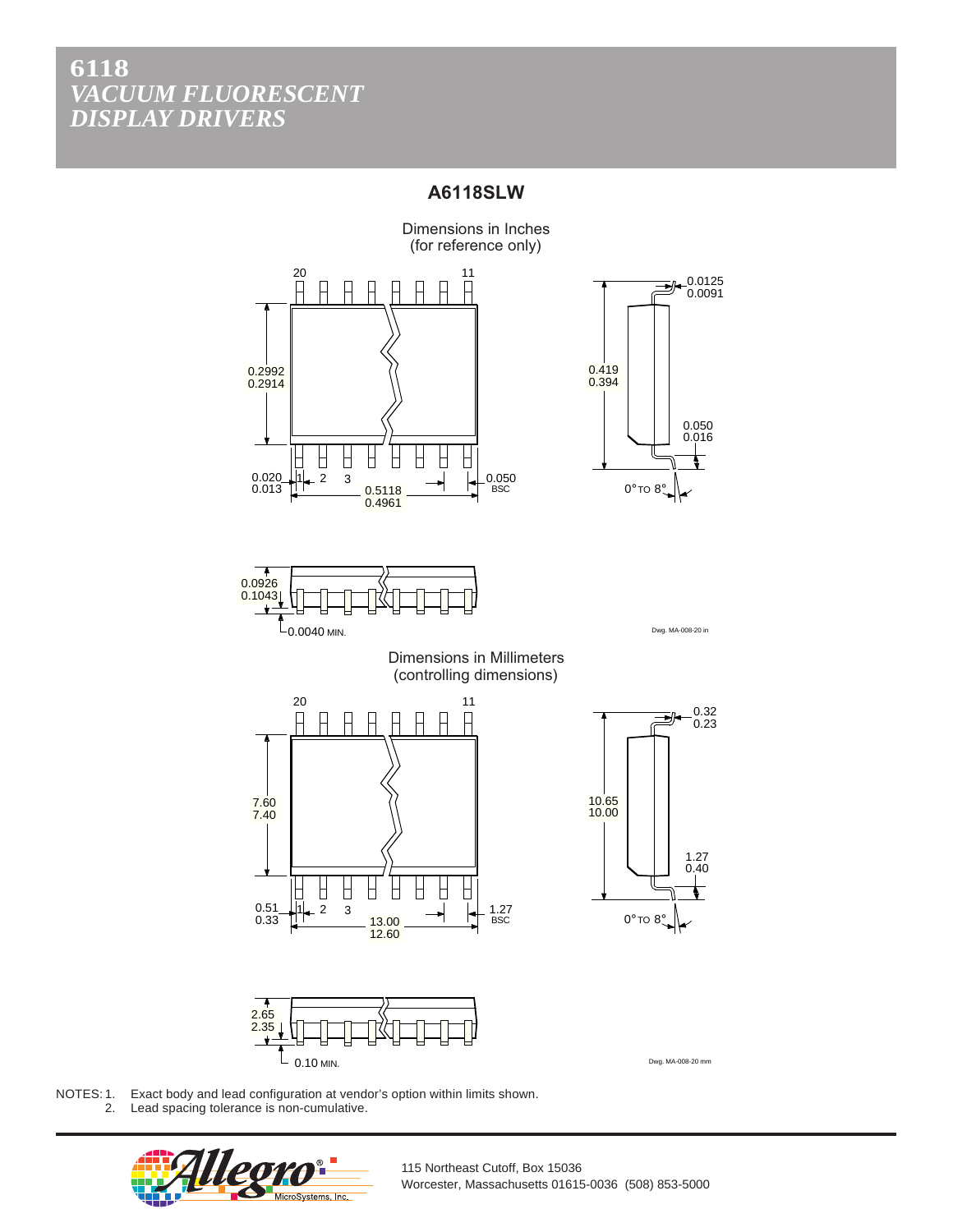This page intentionally left blank